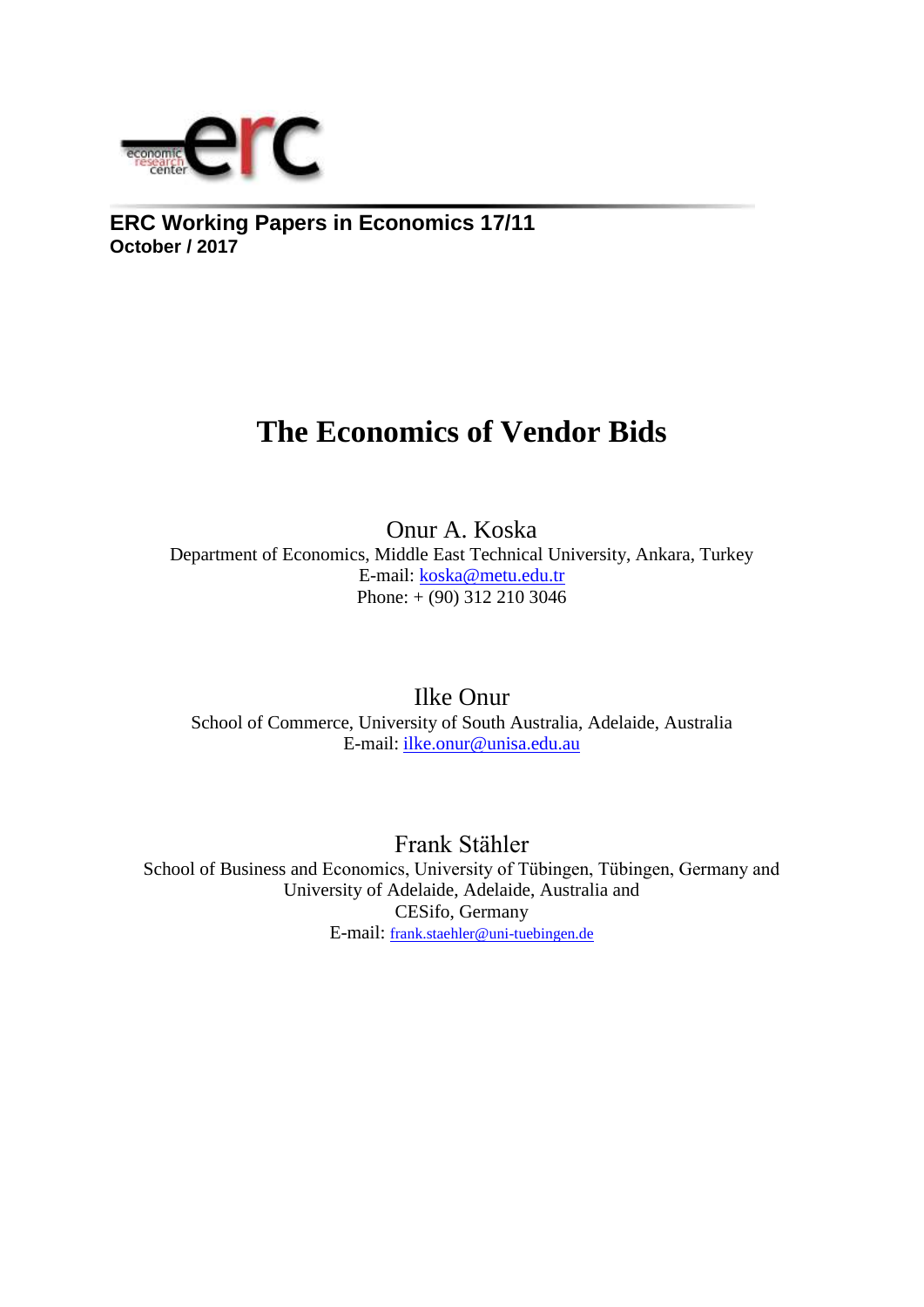# <span id="page-1-0"></span>The Economics of Vendor Bids<sup>∗</sup>

Onur A. Koska† Ilke Onur‡ Frank Stähler§

October 2017

#### Abstract

This study scrutinizes the implications of a vendor bid in an open ascending auction with a seller of an indivisible good and many potential buyers. The seller can set a reserve price, and both the seller and the bidders have private signals and interdependent values. We show that no strictly increasing reserve price function exists in the presence of a vendor bid. We also show that a vendor bid must be large enough to be credible, and thus vendor bids may not be used in equilibrium. The vendor will exercise her vendor bid option if and only if her private signal is large enough.

Keywords: Vendor Bid; Interdependent Valuation; Open Ascending Auction JEL Classification: D44

<sup>∗</sup>An earlier version of this paper was presented at the Australasian Economic Theory Workshop (Auckland, 2017) and greatly benefited from discussions and suggestions of the participants. O.Koska kindly acknowledges the METU Research Grant (Project Nr. BAP-04-03-2017-007).

<sup>†</sup>Department of Economics, Middle East Technical University (METU), 06800 Çankaya, Ankara/Turkey. Tel: +(90) 312 210 3046. Fax: +(90) 312 210 7964. Email: koska@metu.edu.tr

<sup>‡</sup>School of Commerce, University of South Australia, Adelaide, Australia, Email: ilke.onur@unisa.edu.au

<sup>§</sup>School of Business and Economics, University of Tübingen, University of Adelaide and CESifo, Tübingen, Germany, Email: frank.staehler@uni-tuebingen.de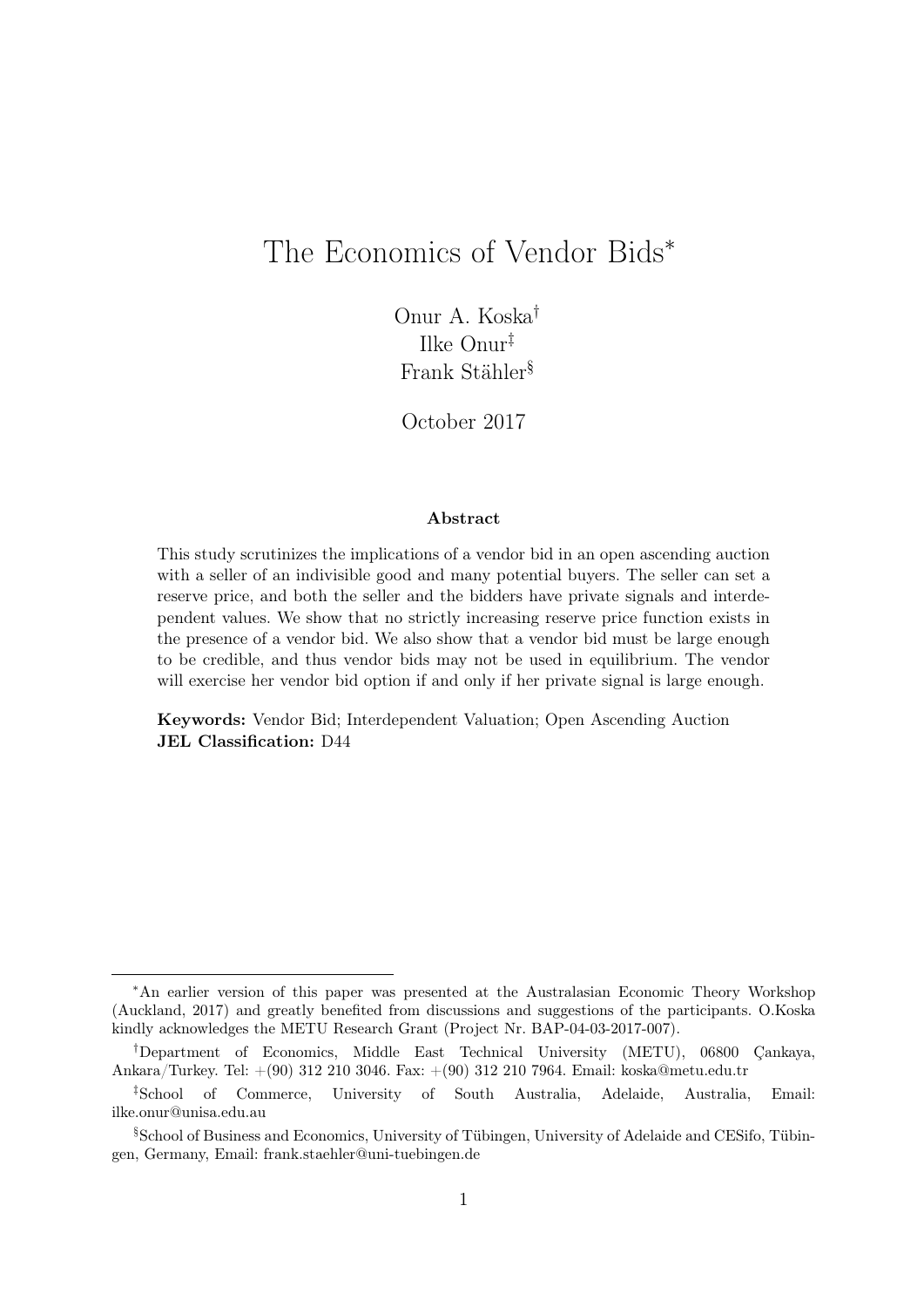### 1 Introduction

In this paper, we scrutinize auctions in which the seller (or the vendor) may actively participate in the auction and compete against a bidder via a vendor bid under some conditions. Vendor bids are allowed in auctions of many different goods; see, for example, real estate auctions. Similar to eBay auctions, the seller may set a reserve price before the auction starts. If any bid meets the reserve price, standard auction rules prevail afterwards. If, however, there is no bid that meets the reserve price, the seller may submit a vendor bid that will be announced by the auctioneer. While many authors like Klemperer (2004), Krishna (2002) and Milgrom (2004) have studied different auction designs and their revenue and efficiency implications, the literature has been silent on auctions that allow vendor bids. This paper fills this gap.

To scrutinize the role of a vendor bid, we focus on auctioning an indivisible good by an open ascending (English) auction with interdependent (affiliated) private values. In order to be as general as possible, we employ a model that is similar to Milgrom and Weber (1982). The difference is that the seller can set a reserve price and will have the opportunity to compete against the highest bidder by submitting a vendor bid if the highest bid has not met the reserve price. Our results show that, in equilibrium, a vendor bid option does not allow any strictly increasing reserve price function to exist. Furthermore, we find that any sequential equilibrium will imply a prohibitively large reserve price. Vendor bids also come with a cost for the seller: given a prohibitively large reserve price, the bidder will correctly anticipate that some seller types may prefer to sell at the price when the second-highest bidder has dropped out. Since values are affiliated, these sellers could try to mimic a larger valuation than they have, and consequently, the vendor bid has to be substantially larger than the last bid to make it credible.

A number of studies in auction theory have investigated a seller's incentive to actively participate in the auction by submitting a bid. This is usually done secretly by submitting a "shill" bid; see, inter alia, Lamy (2007); Chakraborty and Kosmopoulou (2004); Vincent (1995); Graham et al. (1990); and Ashenfelter (1989). The effectiveness of using a shill bid is not unanimously established. Chakraborty and Kosmopoulou (2004), and Lamy (2007) find that shill bidding reduces the probability of sale and makes the seller and the bidders worse off. Alternatively, Graham et al. (1990) show that shill bidding can increase the revenue in an English auction for an independent private values model with distributionally heterogeneous bidders. The seller, in their model, can adopt a reserve price which is a function of the observed bids or use a phantom bid. In a similar paper,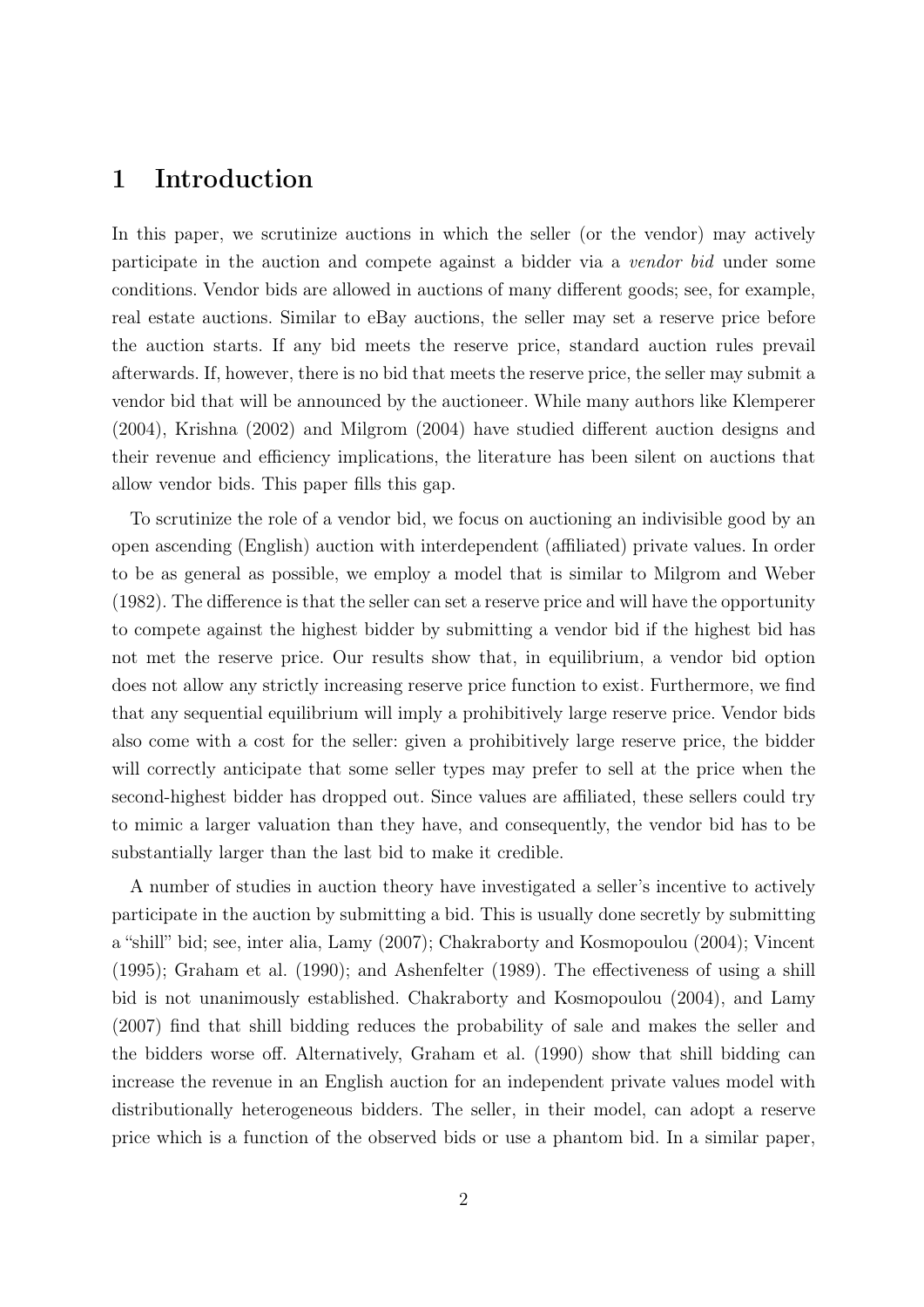Lopomo (2000) shows in a model similar to the one in Milgrom and Weber (1982) that the seller's expected profit is maximized in a symmetric equilibrium of an English auction when the seller can place a reserve price after all but one buyer has dropped out of the auction. In a common value second-price auction setting, Vincent (1995) shows that the seller might be better off by asking the auctioneer not to reveal the reserve price, and have the auctioneer create bids off the wall if the auction price is not high enough.

Creating bids off the wall or shill bidding is usually not legal. Even if such a strategy is used in auctions, phantom bids do not change the bidding strategies of prospective buyers. By contrast, vendor bids are legal and observed (as the auctioneer is required to make a public announcement when a vendor bid is submitted).<sup>[1](#page-1-0)</sup> Given the prevalence of auctions with vendor bids, it is surprising that there is no study that systematically scrutinizes the economic implications of employing vendor bids, and thus our paper fills an important gap in the literature.[2](#page-1-0)

The remainder of the paper is structured as follows. In the following section, the model is introduced, the optimal bidding strategies are derived, and the model is solved for an optimal secret reserve price. In Section [3,](#page-6-0) the model is solved for the optimal vendor bids. Section [4](#page-9-0) concludes. For convenience, most of the proofs are relegated to the Appendix.

### 2 The model

In our model, there is an indivisible good for sale. The good is owned by a single seller (a vendor) who has a private signal for the value estimate of the good. There are many potential buyers. Each potential buyer also has a private signal for the value estimate of the good. The vendor runs an open ascending (English) auction. The model is similar to Milgrom and Weber (1982) such that both the seller and the bidders have private signals, and all bidders' private signals are affiliated making their valuations interdependent. The difference is that the seller can set a reserve price. If this price is met by at least two

<sup>1</sup>Of course, if all serious bidders can identify a shill bidder, and this shill bidder has the same objective as the vendor, vendor and shill bids are strategically equivalent

<sup>2</sup>Our paper can be related also to a small but growing strand of the literature on real-estate auctions (Chow et al., 2015; Stevenson and Young, 2015; McAfee et al., 2002; Quan, 1994). This strand of the literature (perhaps, except for McAfee et al., 2002) is mainly empirical, focusing explicitly on housing auctions. The main questions that this strand of the literature addresses are on the comparison of auctions versus private party sales (Chow et al., 2015), on offering secret or observed reserve prices (Stevenson and Young, 2015), on the comparison of sealed-bid versus open outcry auctions (Chow and Ooi, 2013); and on identifying the optimal reserve price (McAfee et al., 2002).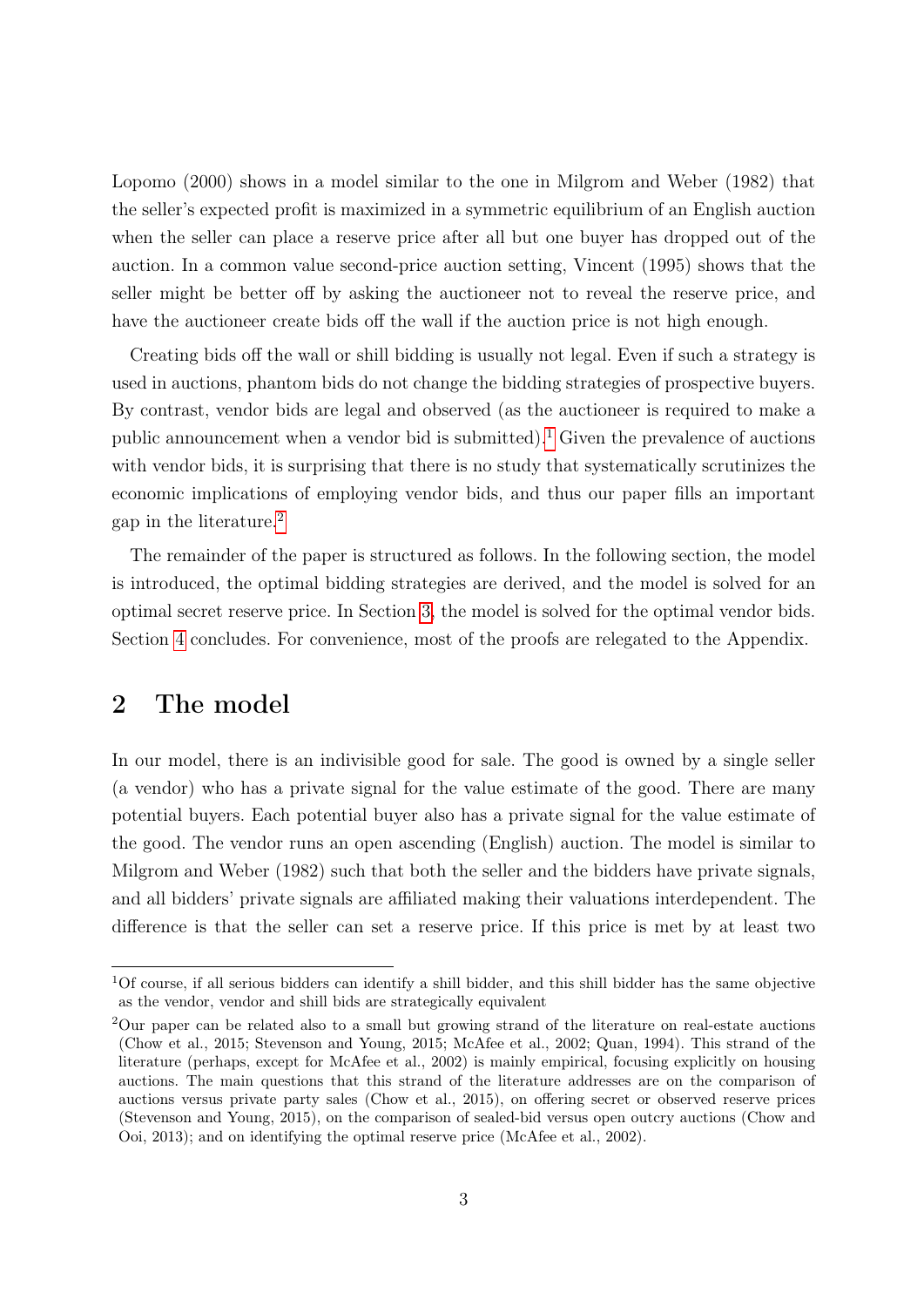bidders, the auction turns out to be a standard ascending auction with private (affiliated) values such that the good sells to the highest-bidder at a price at which the secondhighest bidder will have dropped out of the auction. If, however, this price is not met by the second-highest bidder, then the seller can either accept the second-highest bid (the seller can sell the item to the highest-bidder at a price at which the second-highest bidder has dropped out of the auction) or she can make a vendor bid. If the seller makes a vendor bid, then the highest bidder and the vendor run a similar ascending auction that starts at the first vendor bid. Note carefully that we make no assumption when the reserve price will be revealed to the bidders. The reason that we will be able to show that the timing of revelation does not play any role for our analysis. Hence, we will demonstrate that it will not matter whether the reserve price will be announced before the auction starts, or when the reserve price is reached (or at any other time in between). In particular, we consider a game that has potentially four stages as outlined by Table [1.](#page-4-0)

<span id="page-4-0"></span>

| Stage I:                                                                           |
|------------------------------------------------------------------------------------|
| The vendor sets a reserve price.                                                   |
| <i>Stage II:</i>                                                                   |
| An (English) ascending-bid auction is run.                                         |
| Stage III:                                                                         |
| If the second-highest bid is above the reserve price,                              |
| the items sells to the highest bidder for a price equal to the second-highest bid. |
| If the second-highest bid is below the reserve price,                              |
| the vendor either accepts this price or makes a vendor bid.                        |
| <i>Stage IV:</i>                                                                   |
| In case of a vendor bid,                                                           |
| the highest bidder and the vendor run an (English) ascending auction               |
| that starts at the first vendor bid.                                               |
| If the vendor drops out,                                                           |
| the item sells for the price where the vendor has dropped out.                     |
| If the bidder drops out,                                                           |
| the item remains unsold.                                                           |

The utility of bidder i depends on his private signal  $\sigma_i$  and the private signals of all other bidders  $\sigma_{-i}$  and the private signal of the vendor s:

$$
V_i = v(\sigma_1, \cdots, \sigma_{i-1}, \sigma_i, \sigma_{i+1}, \cdots, \sigma_n, s); \quad v_s > 0; \quad \forall j : v_{\sigma_j} > 0; v_{\sigma_j s} \le 0. \tag{1}
$$

The utility of the seller depends on all private signals of the bidders and her own signal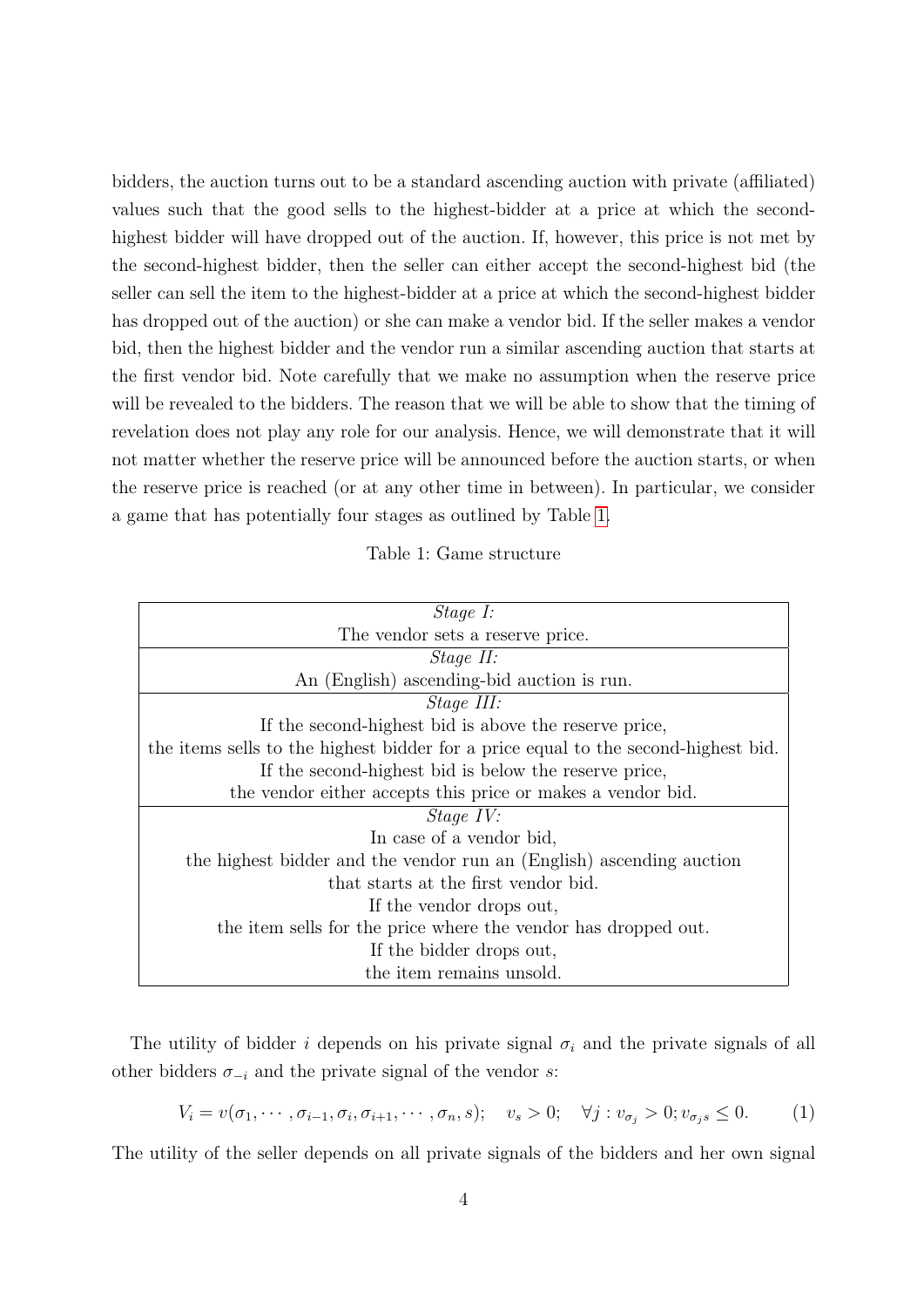and is given by

<span id="page-5-3"></span>
$$
U = u(\sigma_1, \cdots, \sigma_{i-1}, \sigma_i, \sigma_{i+1}, \cdots, \sigma_n, s); \quad u_s > 0; \quad \forall j: u_{\sigma_j} > 0; u_{\sigma_j s} \le 0. \tag{2}
$$

Note that  $v_{\sigma_j s} \leq 0$  and  $u_{\sigma_j s} \leq 0$  imply that the positive marginal effect of a positive signal is not reinforced by an increase in another signal. This does not mean that signals cannot be affiliated. On the contrary, we assume that all signals of the bidders are drawn from the joint distribution of signals  $\Phi(\sigma_1, \dots, \sigma_{i-1}, \sigma_i, \sigma_{i+1}, \dots, \sigma_n)$ , over support  $\sigma_j \in [\underline{\sigma}, \overline{\sigma}]$ ,  $\forall j = \{1, \dots, n\}$ , that allows signals to be positively affiliated. However, we assume that the vendor signal and any bidder signal are not affiliated as the vendor's information is on different characteristics than the bidders'. The vendor signal s is distributed over support  $[s, \overline{s}]$  according to the pdf  $G(s)$ . We assume that the expected utility of a bidder is larger than the expected utility of the vendor, so that the auction makes sense to begin with. Furthermore,  $\overline{V} = v(\overline{\sigma}, \cdots, \overline{\sigma}, \overline{s})$  denotes the maximum utility of a bidder.

Let  $\Sigma_j = (\sigma_j, \dots, \sigma_n)$  denote the vector of all signals that have been revealed through bidders dropping out from the auction at certain prices, such that  $p_k$  is the price that has made bidder k stop bidding. Prices and bidders are ranked such that  $p_k > p_{k+1}$ . Let  $r(s)$  denote the reserve price as set optimally by a vendor of type s. The optimal bidding strategy is given by

<span id="page-5-1"></span><span id="page-5-0"></span>
$$
\beta_i = v(\sigma_i, \cdots, \sigma_i, \Sigma_j, \hat{s}), \tag{3}
$$

where signal  $\sigma_j$  is revealed by bidder j dropping out at price

$$
p_j = \beta_j = v(\sigma_j, \cdots, \sigma_j, \Sigma_{j+1}, \hat{s}). \tag{4}
$$

In equations [\(3\)](#page-5-0) and [\(4\)](#page-5-1),  $\hat{s}$  is the expected signal of the vendor as perceived by bidders, and has to be updated according to Bayes' Theorem. If the reserve price function were strictly monotonically increasing (i.e., if  $r'(s) > 0$ ,  $\forall s \in [s, \overline{s}]$ ), an inverse reserve price function  $\rho(p) = r^{-1}(p)$  with  $\rho'(p) > 0$  would exist, and  $\rho(p)$  would indicate the type of the seller if the reserve price were met at price  $p$ . The following result, however, shows that the option of a vendor bid does not allow the reserve price function to be strictly increasing.

<span id="page-5-2"></span>**Proposition 1** (i) In equilibrium, a strictly increasing reserve price function such that  $r(s) < \overline{V}$  and  $r'(s) > 0$ ,  $\forall s \in [\underline{s}, \overline{s}]$ , does not exist. (ii) Any sequential equilibrium implies a prohibitively large reserve price, that is,  $r(s) \geq \overline{V}$ ,  $\forall s \in [\underline{s}, \overline{s}]$ .

**Proof.** See Appendix [A.1.](#page-10-0)  $\blacksquare$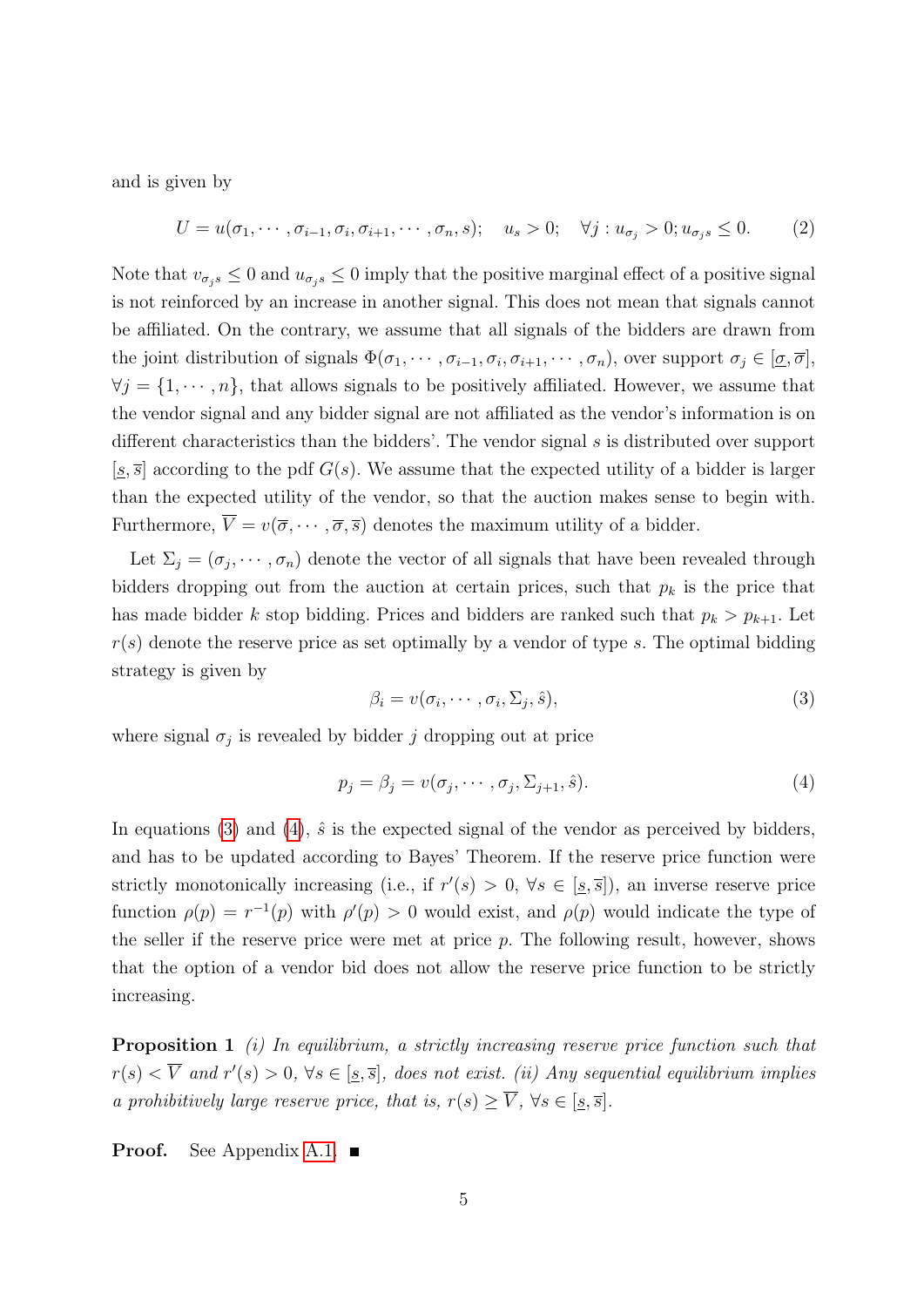The reason is that a vendor bid allows a vendor to continue the auction and thus to avoid the threat of not selling. A strictly monotonically increasing reserve price function can exist only if different types have different exposure to the risk of not selling. Since all types may continue with a vendor bid, all types have also no additional cost in mimicking a type that is stronger than their true type in order to increase the bids. Consequently, all sellers will set the same reserve price.

Proposition [1](#page-5-2) also shows that irrespective of the private signal that a seller receives, all sellers set a prohibitively high reserve price is any sequential equilibrium.<sup>[3](#page-1-0)</sup> If there is zero probability to meet the reserve price, Bayesian updating will play no role, and potential buyers will stick to their priors such that they consider the average of the private signals as the seller's private signal. If, however, the reserve price was ever met, then they would believe that the reserve price must have been set by a seller with the lowest private signal leading them to update their priors. Consistent with these beliefs, if a seller, irrespective of her private signal, had set a reserve price such that there was some positive probability that the reserve price could have been met, then the bidders would have updated their beliefs and would have treated the seller as one having received the lowest signal. As the values are positively affiliated, such an update of beliefs reduces the value estimates and hurts the seller. Thus, to avoid this, a sequentially rational strategy that is consistent with bidders' beliefs is to set a reserve price such that it cannot be met with a positive probability.

These results suggest that, without loss of generality, we can now assume that all types will set a prohibitively high reserve price, and we can scrutinize the optimal vendor bids under this assumption. In any case, the vendor bid is able to undo the risk of not selling, as the auction is not over if the reserve price is not met. Thus, the vendor bid works like a contingent reserve price that is set after the second-highest bidder has dropped out from the auction. It is thus not surprising that the reserve price option is never exercised if a vendor bid is possible.

## <span id="page-6-0"></span>3 Optimal vendor bids

The analysis now is continued under the assumption that all types set a prohibitively high reserve price such that  $r(s) \geq \overline{V}, \forall s \in [\underline{s}, \overline{s}]$ . Once the second-highest bidder has stopped

<sup>3</sup>Appendix [A.1](#page-10-0) shows also that other perfect Bayesian Nash equilibria exist that do not qualify as a sequential equilibrium.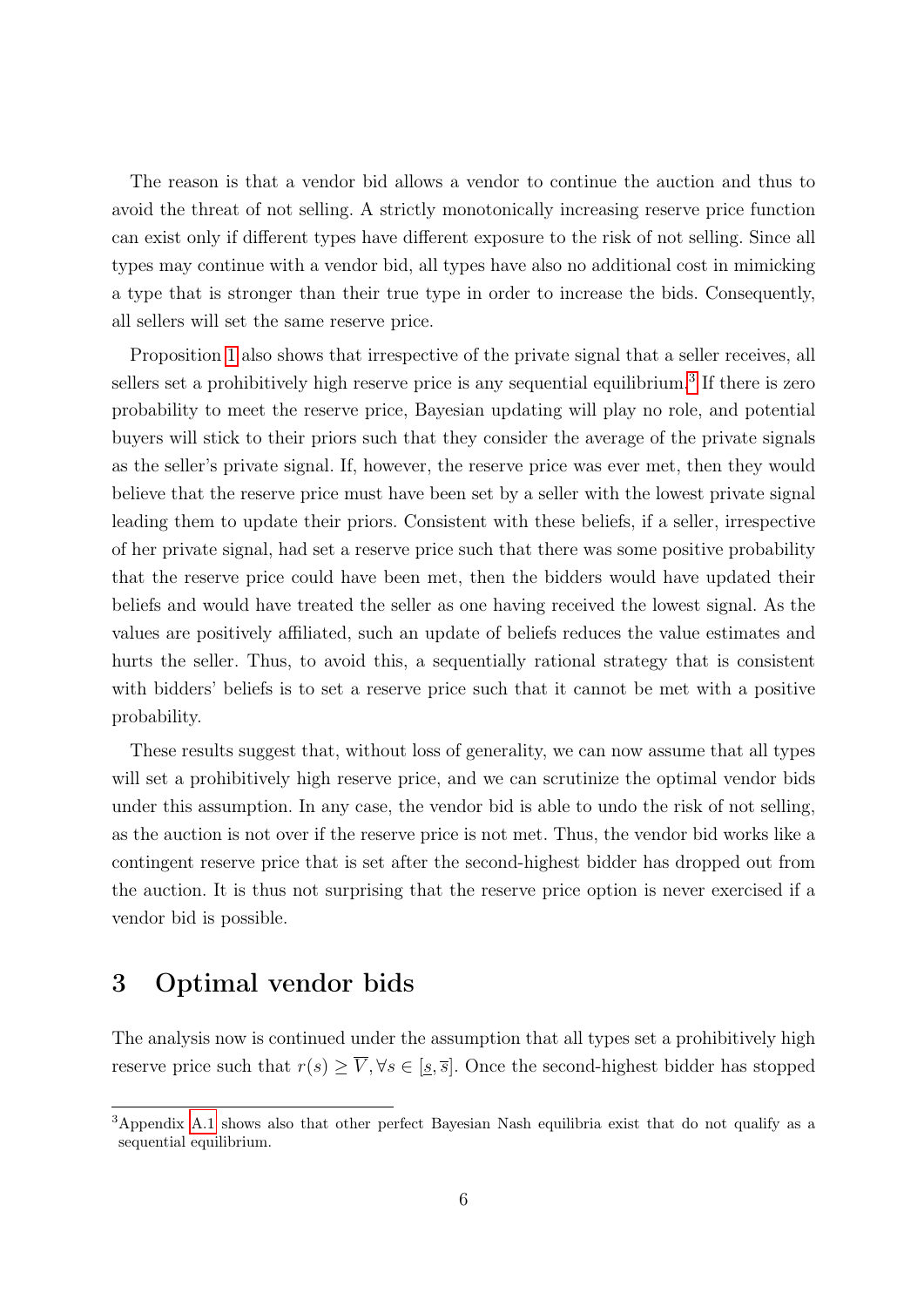bidding, the highest bidder will stop as well, as she is aware of the vendor bid option and knows that she never wants to reach the reserve price. Let  $F_1(p, x)$  denote the cumulative distribution of the valuations of the highest bidder if the price  $p$  has been reached. When the second-highest bidder drops out, it is given by  $F_1(\underline{\beta}_1, p)$  where  $\underline{\beta}_1$  denotes the lowest valuation of any highest bidder.<sup>[4](#page-1-0)</sup>  $F_1(p, x)$  follows from Bayes' Rule such that

$$
F_1(p,x) = \frac{F_1(\underline{\beta}_1, x)}{1 - F_1(\underline{\beta}_1, p)}; \quad f_1(p,x) = \frac{\partial F_1(p,x)}{\partial x} = \frac{f_1(\underline{\beta}_1, x)}{1 - F_1(\underline{\beta}_1, p)}
$$

holds. Note carefully that the start of the auction conveys information to the vendor on the highest bidder's type: if the highest bidder has not dropped out at  $p$ , the vendor will update her belief about the expected signal of the bidder. Let  $\hat{\sigma}_1(p)$  denote the vendor's expectation of the highest bidder's signal, and let  $\gamma(\cdot)$  denote the inverse bidding function of the highest bidder in the (follow-up) auction that starts with the vendor's bid. Then,

<span id="page-7-0"></span>
$$
\hat{\sigma}_1(p) = \gamma \left( \int_p^{\overline{\beta}_1} x f_1(p, x) dx \right) = \gamma \left( \frac{1}{1 - F_1(\underline{\beta}_1, p)} \left( \int_p^{\overline{\beta}_1} x f_1(\underline{\beta}_1, x) dx \right) \right), \quad (5)
$$
  

$$
\frac{d\hat{\sigma}_1(p)}{dp} = \frac{\gamma'(\cdot) f_1(\underline{\beta}_1, p)}{1 - F_1(\underline{\beta}_1, p)} \left( \int_p^{\overline{\beta}_1} x f_1(p, x) dx - p \right) > 0,
$$

where  $\overline{\beta}_1$  denotes the maximum utility of the highest bidder. Expression [\(5\)](#page-7-0) shows that the expected signal will increase with an ongoing auction, and this effect increases the expected utility of the vendor as an ongoing auction indicates to the vendor that the highest bidder has received a good signal.

Suppose that the vendor has started the auction with the highest bidder and the bidder has not yet dropped out. We will be more precise on how large the starting vendor bid should be. But it should be clear that the vendor is always better off by starting with the lowest possible bid and increase it. When would the vendor want to continue bidding? At price p the vendor's payoff is given by  $[1 - F_1(p, b)][b - u(\hat{\sigma}_1(\cdot), s)]$  if he continues bidding such that  $b \geq p$ . He would like to continue if the marginal gain from continuing bidding is positive, that is if

$$
1 - F_1(p, b) - f_1(p, b)(b - u(\hat{\sigma}_1(p), s)) \ge 0 \text{ for } b \ge p.
$$

The optimal bidding behavior is determined by the stopping rule

<span id="page-7-1"></span>
$$
1 - f_1(b^*, b^*)(b^* - u(\hat{\sigma}_1(b^*), s)) = 0.
$$
\n<sup>(6)</sup>

<sup>&</sup>lt;sup>4</sup>Note the sloppiness in our notation.  $F_1$  will also depend on all signals revealed so far such that  $F_1(p, x, \beta_{-1})$ . To simplify the notation, we express this as  $F_1(p, x)$ .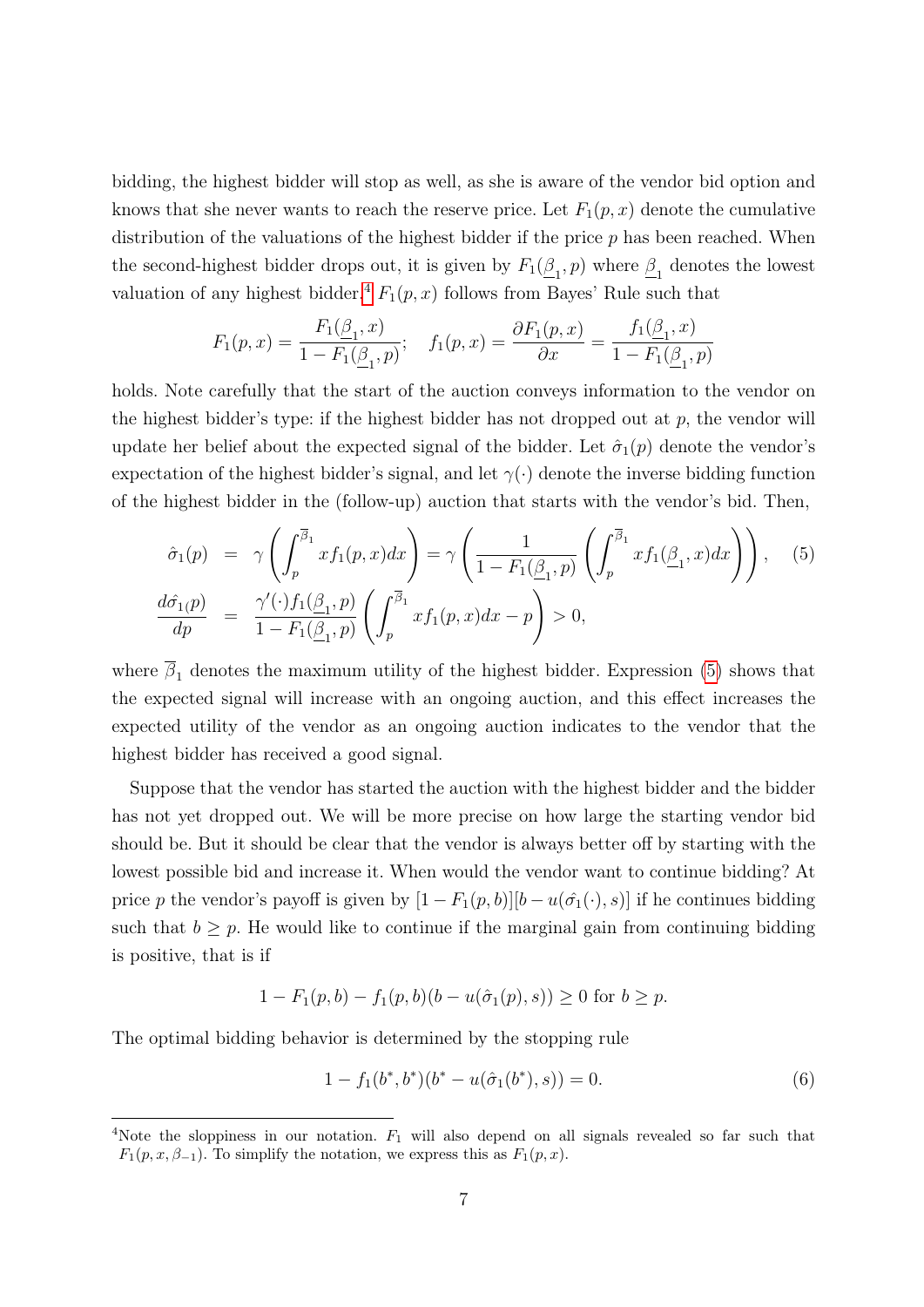Note that  $F_1(b^*, b^*) = 0$ . The optimal bidding behavior leads to an optimal vendor bid function  $b^*(s)$ , and it is straightforward to show that  $b^{*\prime}(s) > 0$ . Note that expression [\(6\)](#page-7-1) is derived under the assumption that all types will make vendor bids. The problem is now that not all types will want to make a vendor bid, but will (optimally) accept the second-highest bid. This will happen if

$$
1 - f_1(\beta_2, \beta_2)(\beta_2 - u(\hat{\sigma}_1(\underline{\beta}_1), s)) \le 0.
$$
 (7)

Note carefully that we have distinguished between the second-highest bid  $\beta_2$  and the lowest valuation of the highest bidder,  $\underline{\beta}_1$ , given that universal vendor bids will be made as  $F_1(\cdot)$  uses  $\underline{\beta}_1$  as the lower bound. Why do we have to distinguish between  $\beta_2$  and  $\underline{\beta}_1$ ? As some vendor types will accept the second-highest bid, the highest bidder faces an adverse selection problem. If she had assumed that all types would make a vendor bid, she would have overestimated the expected signal when the item was sold for the price of the second-highest bid. She will anticipate this effect, and therefore, her optimal bidding behavior before any (credible) vendor bid has been made is given by expression [\(3\)](#page-5-0) with

<span id="page-8-0"></span>
$$
\hat{s} = \int_{\underline{s}}^{s'} s dG(s) < s'
$$

where  $s' : \underline{s} \leq s' \leq \overline{s}$ , is the worst type who can credibly make a vendor bid. How is  $s'$  determined? In general, any vendor can mimic to be of another type, say type  $\tilde{s}$ , and behave as if  $\tilde{s}$  is expected to behave, that is, make vendor bids until  $b^*(\tilde{s})$  is reached. Hence,  $\forall s \in [s, s'], \forall \tilde{s} \in [s', \overline{s}]$ , the no-mimicking condition

$$
\beta_2 - u(\hat{\sigma_1}(\underline{\beta}_1), s) \ge \left(1 - F_1(\underline{\beta}_1, b^*(\tilde{s}))\right) (b^*(\tilde{s}) - u(\hat{\sigma_1}(b^*(\tilde{s})), s))
$$
(8)

must hold. It says that no vendor of type s should have an incentive to follow the optimal bidding behavior of a vendor of any type  $\tilde{s}$ . The LHS has the realization of the secondhighest bid; and the RHS is the expected utility of a vendor of type s pretending to be of type  $\tilde{s}$ . It can easily be seen that inequality [\(8\)](#page-8-0) can never be fulfilled for  $\tilde{s} = s$ : bidders would have to believe that all vendors make a bid, so  $\beta_2 = \underline{\beta}_1$ , leading not only to the winner's curse, but enabling low vendor types to increase the selling price. Hence, the start of a vendor bid must be such that it implies a cost for better types that is smaller than the cost for worse types. This can only be guaranteed if the auction between the highest bidder and the vendor starts with a price where the acceptance probability of the highest bidder is not too large.

<span id="page-8-1"></span>We can identify the range of such credible vendor bids: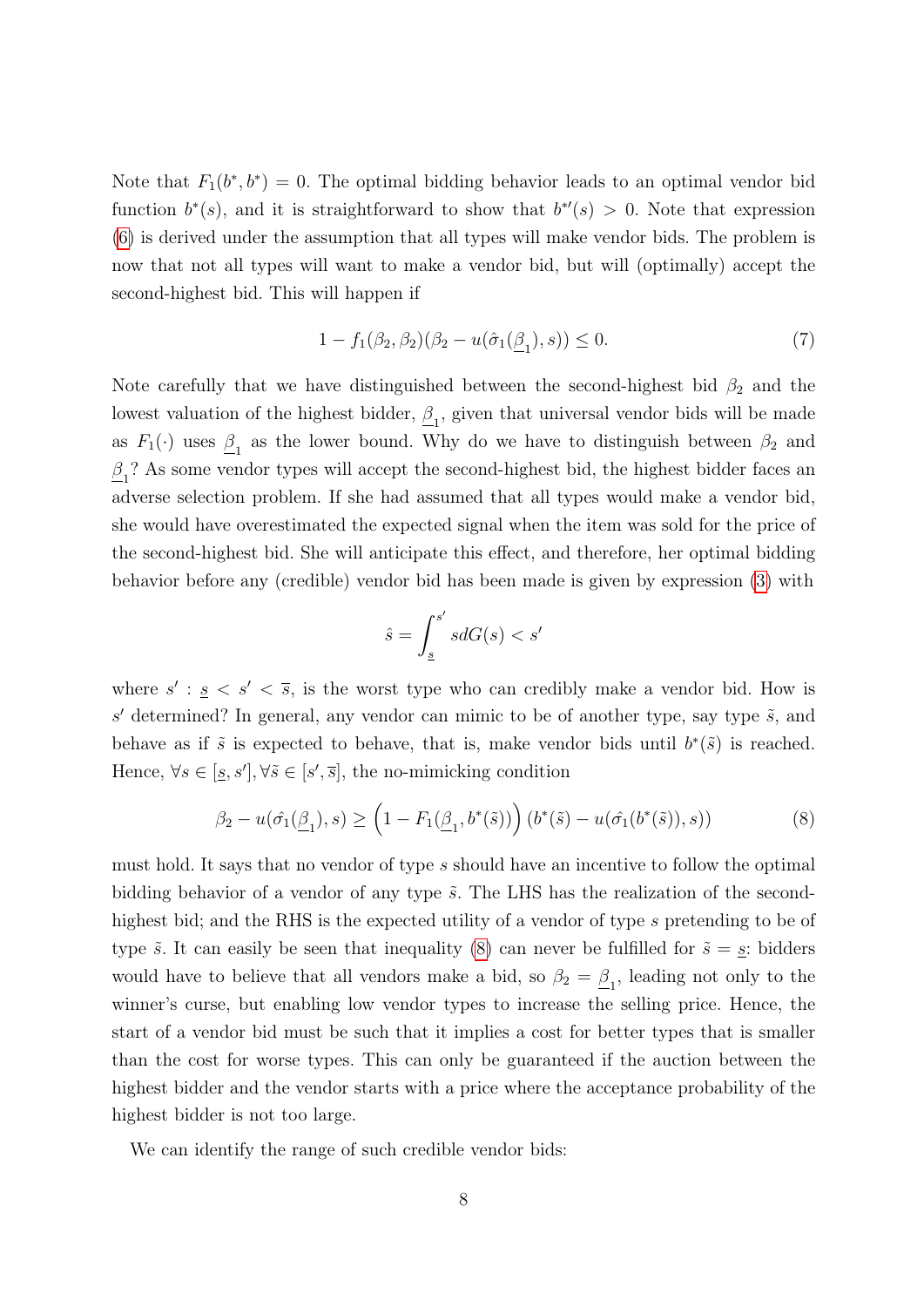**Proposition 2** Mimicking any type  $\tilde{s} > s'$ , where  $s' : s \leq s' \leq \overline{s}$ , can never be optimal, and if the no-mimicking condition [\(8\)](#page-8-0) is fulfilled for  $s = s$ , it is fulfilled for all  $s \in [s, s']$ .

#### Proof. See Appendix [A.2.](#page-11-0)

Proposition [2](#page-8-1) shows that any vendor of type  $s \in [\underline{s}, s']$  cannot make a credible vendor bid, but will accept the second-highest bid, while vendors of type  $s \in [s', \overline{s}]$  can make credible bids and the bidders will not be mistaken in the vendor reporting truthfully as at  $s = \tilde{s} = s'$ , the maximized defections profits coincide with the optimal stopping rule.

### <span id="page-9-0"></span>4 Concluding remarks

The literature on auction theory has not yet paid attention to the economics of vendor bids, although a vendor bid is legal and has been prevalent in many different auctions. To fill this gap in the literature, we have studied the implications of employing a vendor bid in auctioning an indivisible good. We have focused on an open ascending auction with a single seller and many potential buyers, all of which receive private signals and have interdependent value estimates of the item for sale. The seller is given the option to set a secret reserve price and to compete against the highest bidder by submitting a vendor bid - that will be announced by the auctioneer - when the second-highest bid is below the reserve price. We have first scrutinized whether the seller with a given private signal would have an incentive to set a secret reserve price, and have shown there is no such strictly increasing optimal reserve price, although a prohibitively large reserve price for all types emerges in a sequential equilibrium. We then have studied the optimal bidding behavior, derived a stopping rule for the bidders and a no-mimicking condition for the seller that determines the range of credible vendor bids. We have found that a credible vendor bid exists only for a subset of sellers with higher private signals. Thus, even if an auction format allows for a vendor bid, it may well happen that the vendor will not exercise this option. Our analysis may suggest that the vendor bid option will make a vendor always better off in terms of expected revenues. This conclusion, however, is not valid in general. While a vendor bid undoes the risk of not selling, it also implies that the highest bidder will never increase her bid if the reserve price has not yet been met. Without vendor bid, if a strictly increasing reserve price function exists, the highest bidder is prepared to bid up to her valuation. Furthermore, increasing reserve price functions allow strong vendor types to signal their type to bidders. Any revenue comparison will thus also depend on the distribution of vendor types.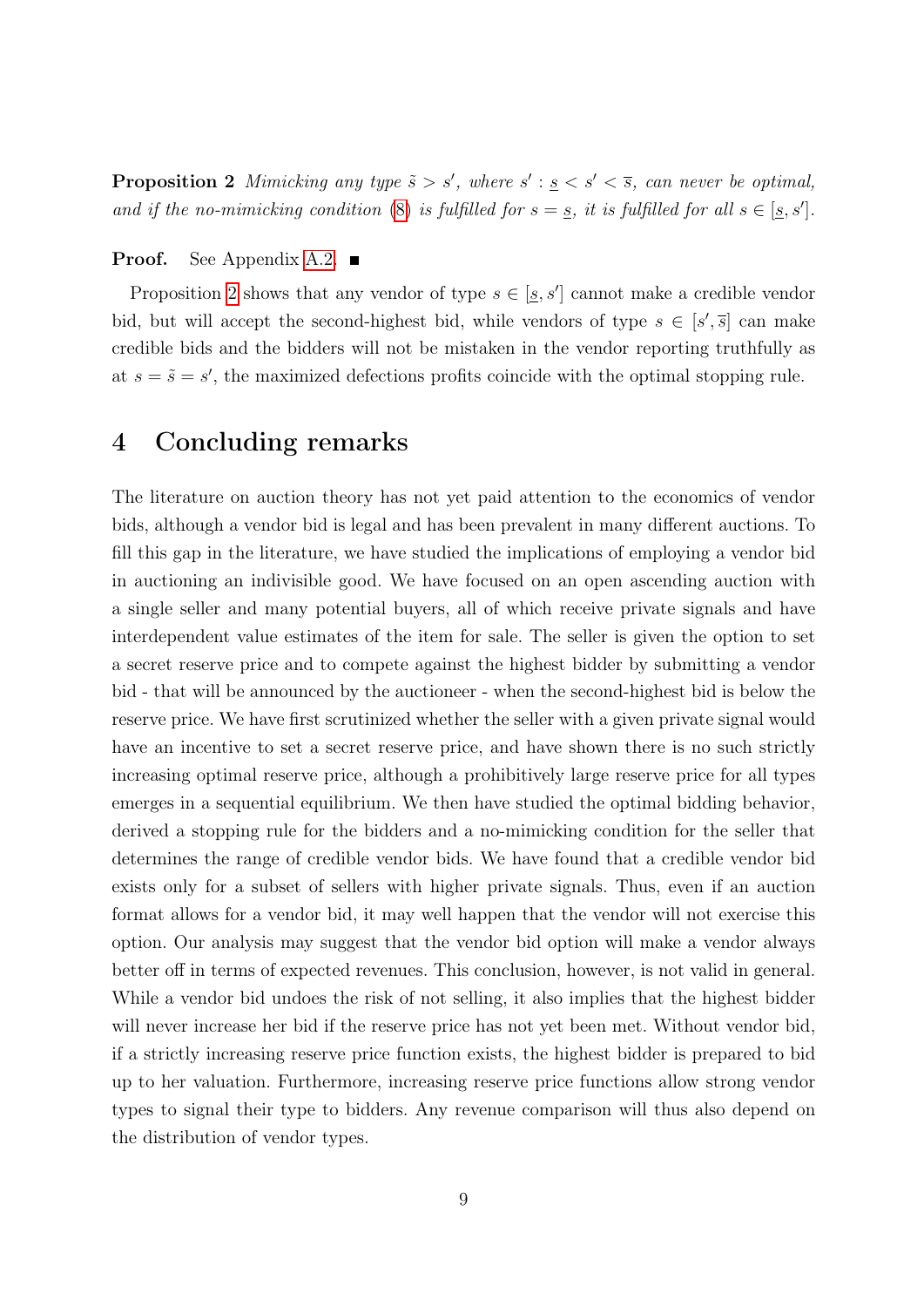## Appendix

### <span id="page-10-0"></span>A.1 Proof of Proposition [1](#page-5-2)

(i) We can do the proof by contradiction. Suppose there exists a strictly monotonically increasing reserve price function in the relevant range of the utilities of the bidders. Consider, then, any seller of type  $s < \overline{s}$  that is supposed to set a reserve price of size  $r(s) < r(\overline{s})$ . Let  $\hat{\beta}_2$  denote the expected second-highest bid. If the second-highest bid is below the reserve price, then the seller either accepts this bid anyway, or starts a new ascending-bid auction with the highest bidder, and makes a vendor bid as the starting price. The optimal bidding strategy depends on when the reservation price will be revealed. If it is revealed before the auction starts, the optimal bidding behavior is given by

$$
\beta_i = v(\sigma_i, \cdots, \sigma_i, \Sigma_j, s), \tag{A.1}
$$

<span id="page-10-2"></span><span id="page-10-1"></span>where  $\beta_i$  denotes the maximum bid after which the bidder drops out when already j bidders have dropped out. If the reserve price is disclosed once it has been reached, the maximum bid is given the implicit function

$$
\beta_i = v(\sigma_i, \cdots, \sigma_i, \Sigma_j, \rho(\beta_i)), \tag{A.2}
$$

as long as the the reserve price had not yet been met.<sup>[5](#page-1-0)</sup> Once it is met, bidding behavior is also given by [\(A.1\)](#page-10-1). The same is true if the reservation price is revealed some time after the auction begins and before the reservation price is reached.

Given that the utility of a bidder is an increasing function of the private signal of the vendor, and that  $\rho$  is the inverse reserve price function with  $\rho' > 0$ , if each bidder expects the reserve price to be set according to a monotonically increasing reserve price function, a reserve price not being met will lead to an increase in  $\beta_i$ . But then all vendor types have an incentive to set  $r = r(\overline{s})$  so as to increase the expected second-highest bid  $\hat{\beta}_2$ contradicting  $r(s) < r(\overline{s})$  for any  $s < \overline{s}$ .

(ii) Since no strictly increasing reserve price function exists, all vendors will set the same reserve price. It is then relatively straightforward to show that any reserve price  $r \in [r^*(\overline{s}), \infty]$ , where  $r^*(\overline{s})$  denotes the optimal reserve price of type  $\overline{s}$  without a vendor bid option, can qualify as a perfect Bayesian Nash equilibrium: all bidders expect all types to set a reserve price  $r$ , and if the reserve price is met below  $r$  or not met when bids reach r they update their beliefs such that the deviating type is a vendor that has received a signal of s. However, only a prohibitively large reserve price can establish a sequential equilibrium as no strictly mixed strategies exist that converge to any equilibrium in which the reserve price is not prohibitively large. The reason is that the sequential equilibrium does not allow any knife-edge property such that beliefs jump close to both sides of the reserve price. To support a reserve price that is not prohibitively large, however, it is

<sup>&</sup>lt;sup>5</sup>A required property is that  $v_s(\cdot)\rho'(\cdot) < 1$  holds such that the RHS of [\(A.2\)](#page-10-2) does not increase stronger than its LHS.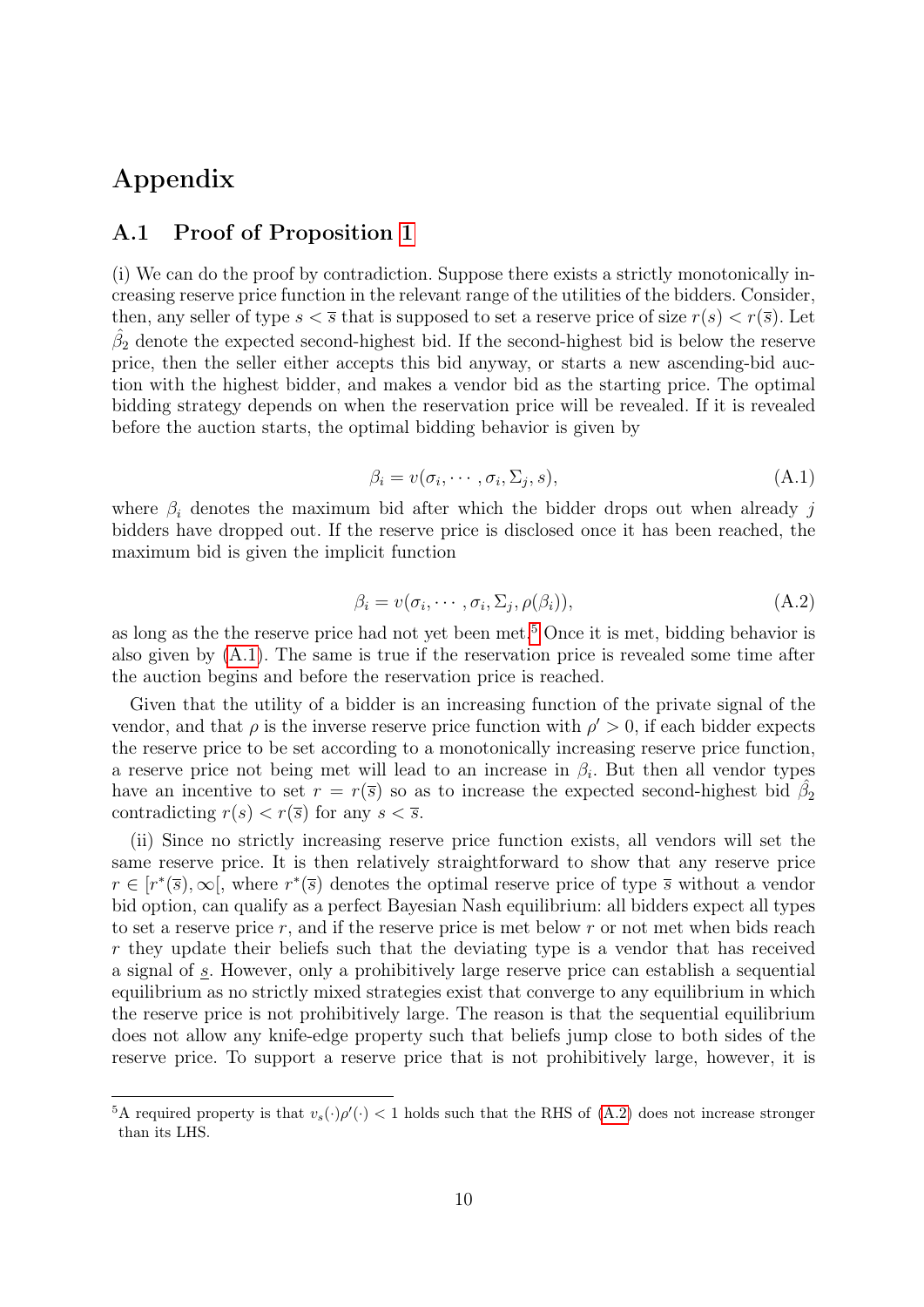necessary that the belief update below and above the candidate reserve price warrants a jump in the belief structure.

Only a prohibitively large reserve price can fulfill the requirement of a sequential equilibrium (SE): As above, consider the following belief system: unless the reserve price is met (i.e., so long as  $r(s) \geq \overline{V}$ ,  $\forall s \in [\underline{s}, \overline{s}]$ ), the bidders continue using the average of the private signals that the seller can receive, that is,  $\hat{s}$ . If, however, a reserve price has been reached (i.e., if  $r(s) < \overline{V}$ ,  $\forall s \in [s, \overline{s}]$ ), then the bidders update their priors such that the reserve price must have been set by the vendor that has received a signal of s. For an SE with a candidate equilibrium strategy  $r(s) = \overline{V}$ ,  $\forall s \in [s, \overline{s}]$  we need strictly mixed strategies that converge to the SE. Consider the following strictly mixed strategies of a seller with any private signal: set  $r(s) = \overline{V}$  with probability  $\lambda_n = 1 - (1/n)$ ; and set  $r(s) > \overline{V}$  with the complementary probability  $1 - \lambda_n = (1/n)$ , where  $n \in \mathbb{N}$ . It is now straightforward to show that  $\lim_{n\to\infty}\lambda_n=1$ , that is, a sequence exists that converges the candidate equilibrium, and that the (constant) sequence of beliefs - consistent with the belief structure - converges to  $\hat{s}$ . Since the strategies are optimal given beliefs and the beliefs are derived from Bayes' Rule for the optimal strategies, and there exists a sequence of strictly mixed strategies and beliefs converging to the candidate equilibrium,  $r(s) = \overline{V}$  can be supported in a sequential equilibrium. Obviously any  $r(s) > \overline{V}$  can be supported in a similar fashion, whereas any reserve price  $r \in [r^*(\overline{s}), \overline{V})$  qualifying as a perfect Bayesian Nash equilibrium cannot be supported in a sequential equilibrium.

### <span id="page-11-0"></span>A.2 Proof of Proposition [2](#page-8-1)

We can rewrite the no-mimicking condition given by equation [\(8\)](#page-8-0) such that

$$
\psi(\cdot) = [\beta_2 - u(\hat{\sigma_1}(\underline{\beta}_1), s)] - \left(1 - F_1(\underline{\beta}_1, b^*(\tilde{s}))\right) \left(b^*(\tilde{s}) - u(\hat{\sigma_1}(b^*(\tilde{s})), s)\right),\tag{A.3}
$$

where the first-order derivative w.r.t true type s for any given  $\tilde{s}$  is

$$
\psi_s(\cdot) = -\frac{\partial u(\hat{\sigma_1}(\underline{\beta}_1), s)}{\partial s} + (1 - F(\cdot)) \frac{\partial u(\hat{\sigma_1}(b^*(\tilde{s}), s))}{\partial s} < 0.
$$

The negative sign of  $\psi_s(\cdot)$  follows from the negative cross-derivative of  $u_{\sigma_j,s}$ , given by equation [\(2\)](#page-5-3), and from increasingness of signals with increasing prices in an ongoing auction, given by equation [\(5\)](#page-7-0). That is, we know from equation (5) that  $\hat{\sigma}_1(b^*(\tilde{s})) > \hat{\sigma}_1(\underline{\beta}_1)$ as  $b^*(\tilde{s}) > \underline{\beta}_1$ , and from equation [\(2\)](#page-5-3) (along with equation [\(5\)](#page-7-0)) that

$$
\frac{\partial u(\hat{\sigma_1}(b^*(\tilde{s}),s)}{\partial s} \le \frac{\partial u(\hat{\sigma_1}(\underline{\beta}_1),s)}{\partial s}.
$$

This gives us  $\psi(s', \cdot) = 0$  for any  $\tilde{s}$ . At the same time, the optimal defection is maximizing the defection payoff given that the bidder believes in the vendor truthfully reporting, which will be mutually consistent only for  $\tilde{s} = s'$  as is implied by the first-order condition above, that is, for all lower s, the marginal payoff is negative. Moreover, we can show that the optimal stopping rule given by equation  $(3)$  is fulfilled at  $s'$ :

$$
1 - f_1(b^*(s'), b^*(s'))(b^*(s') - u(\hat{\sigma}_1(b^*(s')), s')) = 0.
$$